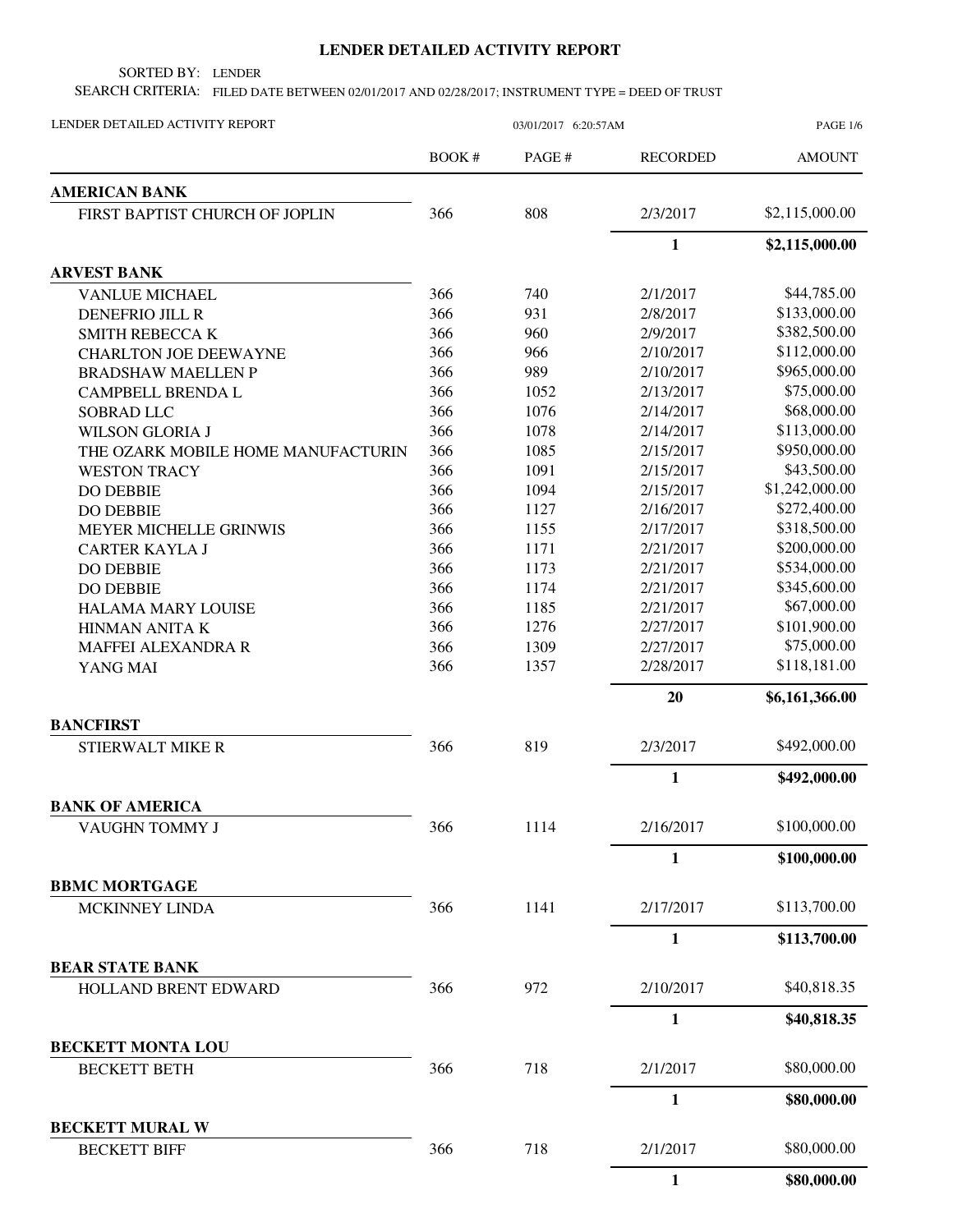BOOK # PAGE # AMOUNT RECORDED **BOKF** KIRBY KAMISHA L 366 985 2/10/2017 \$141,878.00 **1 \$141,878.00 BRAUNSCHWEIG RORBERT OSCAR TR** TEITLER TINA  $366$  929 2/8/2017 \$5,000.00 **1 \$5,000.00 COMMERCE BANK** WALLIS CARMEN L 366 1015 2/13/2017 \$68,000.00 **1 \$68,000.00 COMMUNITY BANK & TRUST** CRYTS EDWARD H 366 860 2/6/2017 \$100,000.00 CHURCH OF GOD NATIONAL CAMP MEETING 4 366 1069 2/14/2017 \$30,000.00 WATTS SUSAN L 366 1310 2/27/2017 \$30,000.00 **3 \$160,000.00 DAS ACQUISITION COMPANY** DEARDORFF LARRY 366 751 2/1/2017 \$136,482.00 LAEGER JAMIE 366 1164 2/17/2017 \$160,101.00 **2 \$296,583.00 EQUITABLE MORTGAGE** WILLIAMS LONNIE MCKIM 366 958 2/9/2017 \$58,913.00 **1 \$58,913.00 FCS FINANCIAL** HASKINS STEVEN EDWARD 366 1054 2/13/2017 \$340,000.00 HASKINS STEVEN EDWARD 366 1055 2/13/2017 \$450,000.00 **2 \$790,000.00 FIRST COMMUNITY BANK** MINTON BRANDI K 366 822 2/3/2017 \$209,000.00 TEITLER TINA 5205,536.70 BAUMHOVER LORI 366 1332 2/28/2017 \$195,233.00 **3 \$609,769.70 FLAGSTAR BANK** LOOMIS CHRISTOPHER S 366 982 2/10/2017 \$213,600.00 **1 \$213,600.00 FLAT BRANCH MORTGAGE** MARNEY BARBARA 366 1010 2/10/2017 \$112,000.00 ENKE MATTHEW 366 1060 2/14/2017 \$199,323.00 HEFNER TAMMY S 366 1139 2/17/2017 \$77,500.00 RANDALL ALISHA M 366 1167 2/17/2017 \$136,383.00 **4 \$525,206.00 FREEDOM MORTGAGE** WESTON SHAN M 366 815 2/3/2017 \$83,600.00 **1 \$83,600.00**

LENDER DETAILED ACTIVITY REPORT 03/01/2017 6:20:57AM

PAGE 2/6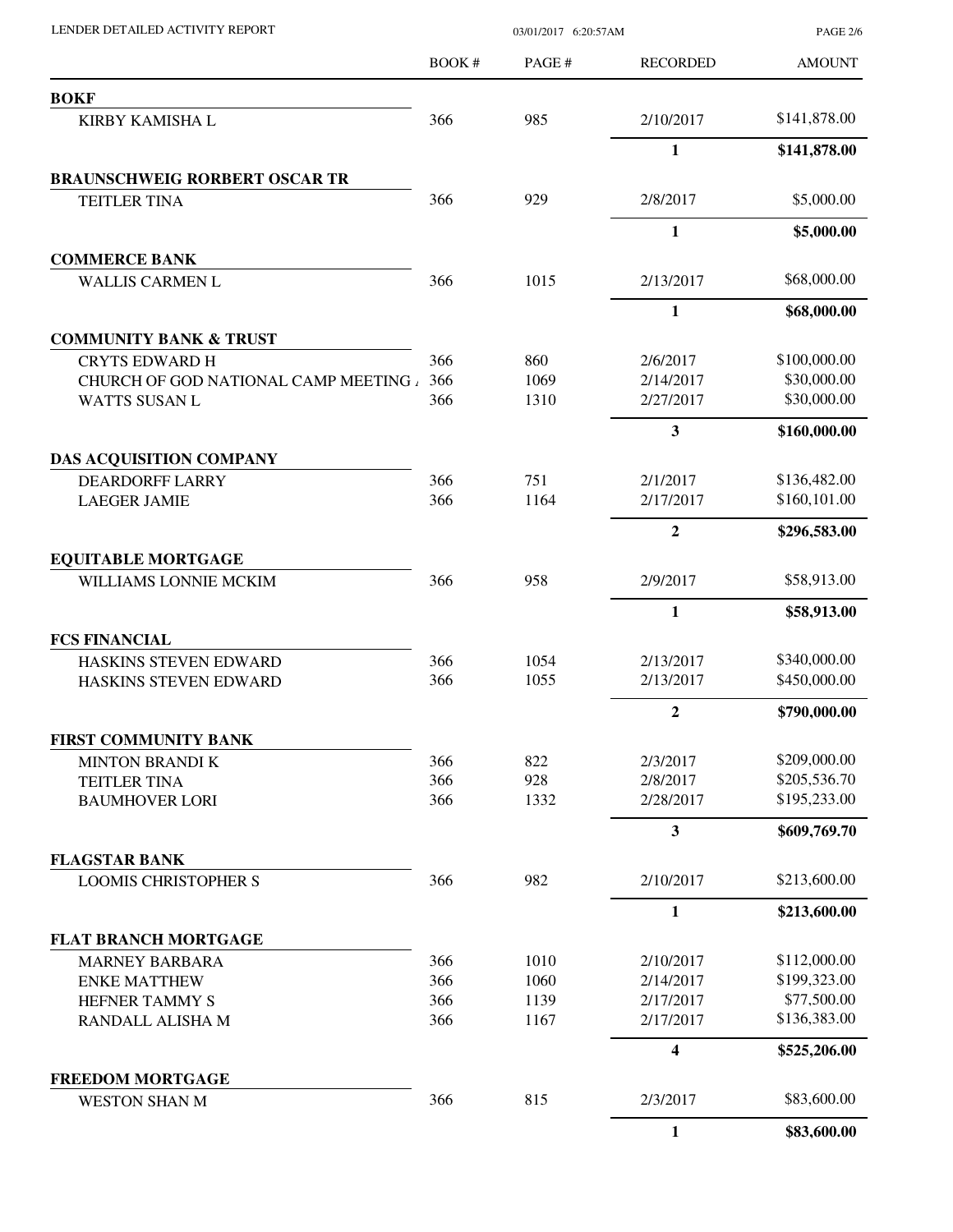| LENDER DETAILED ACTIVITY REPORT |  |
|---------------------------------|--|

03/01/2017 6:20:57AM

PAGE 3/6

|                                                      | BOOK#      | PAGE#        | <b>RECORDED</b>         | <b>AMOUNT</b>               |
|------------------------------------------------------|------------|--------------|-------------------------|-----------------------------|
| <b>GATEWAY MORTGAGE GROUP</b>                        |            |              |                         |                             |
| VERNON DAROLYN K                                     | 366        | 1012         | 2/10/2017               | \$72,560.00                 |
| TANNER JUSTIN L                                      | 366        | 1109         | 2/15/2017               | \$113,694.00                |
| FRANCIS NATHAN W                                     | 366        | 1338         | 2/28/2017               | \$103,588.00                |
|                                                      |            |              | $\overline{\mathbf{3}}$ | \$289,842.00                |
| <b>GIBSON GREGORY DEAN</b>                           |            |              |                         |                             |
| ARIAS LUZ ADRIANA                                    | 366        | 880          | 2/7/2017                | \$60,500.00                 |
|                                                      |            |              | $\mathbf{1}$            | \$60,500.00                 |
| <b>GIBSON PAMELA SUE</b><br><b>ARIAS LUZ ADRIANA</b> | 366        | 880          | 2/7/2017                | \$60,500.00                 |
|                                                      |            |              | 1                       | \$60,500.00                 |
| <b>GREAT SOUTHERN BANK</b>                           |            |              |                         |                             |
| <b>SOBRAD PROPERTIES LLC</b>                         | 366        | 1105         | 2/15/2017               | \$46,400.00                 |
| <b>STURM MARCIA A</b>                                | 366        | 1214         | 2/22/2017               | \$40,000.00                 |
|                                                      |            |              | $\overline{2}$          | \$86,400.00                 |
| <b>GUARANTY BANK</b>                                 |            |              |                         |                             |
| DANIELS JERRILYN K                                   | 366        | 1112         | 2/15/2017               | \$80,023.00                 |
|                                                      |            |              | $\mathbf{1}$            | \$80,023.00                 |
| <b>HOMEBRIDGE FINANCIAL SERVICES</b>                 |            |              |                         |                             |
| <b>LONG SHALA R</b>                                  | 366        | 802          | 2/3/2017                | \$153,689.00                |
| <b>RITTER CARLA</b>                                  | 366        | 1307         | 2/27/2017               | \$40,000.00                 |
| <b>WILSON KATRINA</b>                                | 366        | 1326         | 2/28/2017               | \$108,889.00                |
|                                                      |            |              | 3                       | \$302,578.00                |
| <b>HOMETOWN BANK</b>                                 |            |              |                         |                             |
| PATTERSON JACK<br>MOSER ENDEAVORS LLC                | 366<br>366 | 1002<br>1025 | 2/10/2017<br>2/13/2017  | \$145,000.00<br>\$54,800.00 |
| WOODWARD LEE M                                       | 366        | 1135         | 2/17/2017               | \$51,399.00                 |
| COOK VICKI L                                         | 366        | 1328         | 2/28/2017               | \$153,000.00                |
| DMOSK ENTERPRISES, LLC                               | 366        | 1355         | 2/28/2017               | \$316,883.00                |
|                                                      |            |              | 5                       | \$721,082.00                |
| <b>JACKSON ROBERT M</b>                              |            |              |                         |                             |
| <b>SMITH ZACH</b>                                    | 366        | 998          | 2/10/2017               | \$30,000.00                 |
|                                                      |            |              | 1                       | \$30,000.00                 |
| <b>JACKSON WASANA</b>                                |            |              |                         |                             |
| <b>SMITH KALEY</b>                                   | 366        | 998          | 2/10/2017               | \$30,000.00                 |
|                                                      |            |              | $\mathbf{1}$            | \$30,000.00                 |
| <b>JPMORGAN CHASE BANK</b>                           |            |              |                         |                             |
| VANDORN CARL J                                       | 366        | 953          | 2/9/2017                | \$74,614.00<br>\$248,000.00 |
| <b>LENAHAN ANDREA N</b>                              | 366        | 1324         | 2/28/2017               |                             |
| MAILES FAMILY TRUST AGREEMENT                        |            |              | $\boldsymbol{2}$        | \$322,614.00                |
| PETERS INVESTMENTS, LLC                              | 366        | 990          | 2/10/2017               | \$0.00                      |
|                                                      |            |              | $\mathbf{1}$            | \$0.00                      |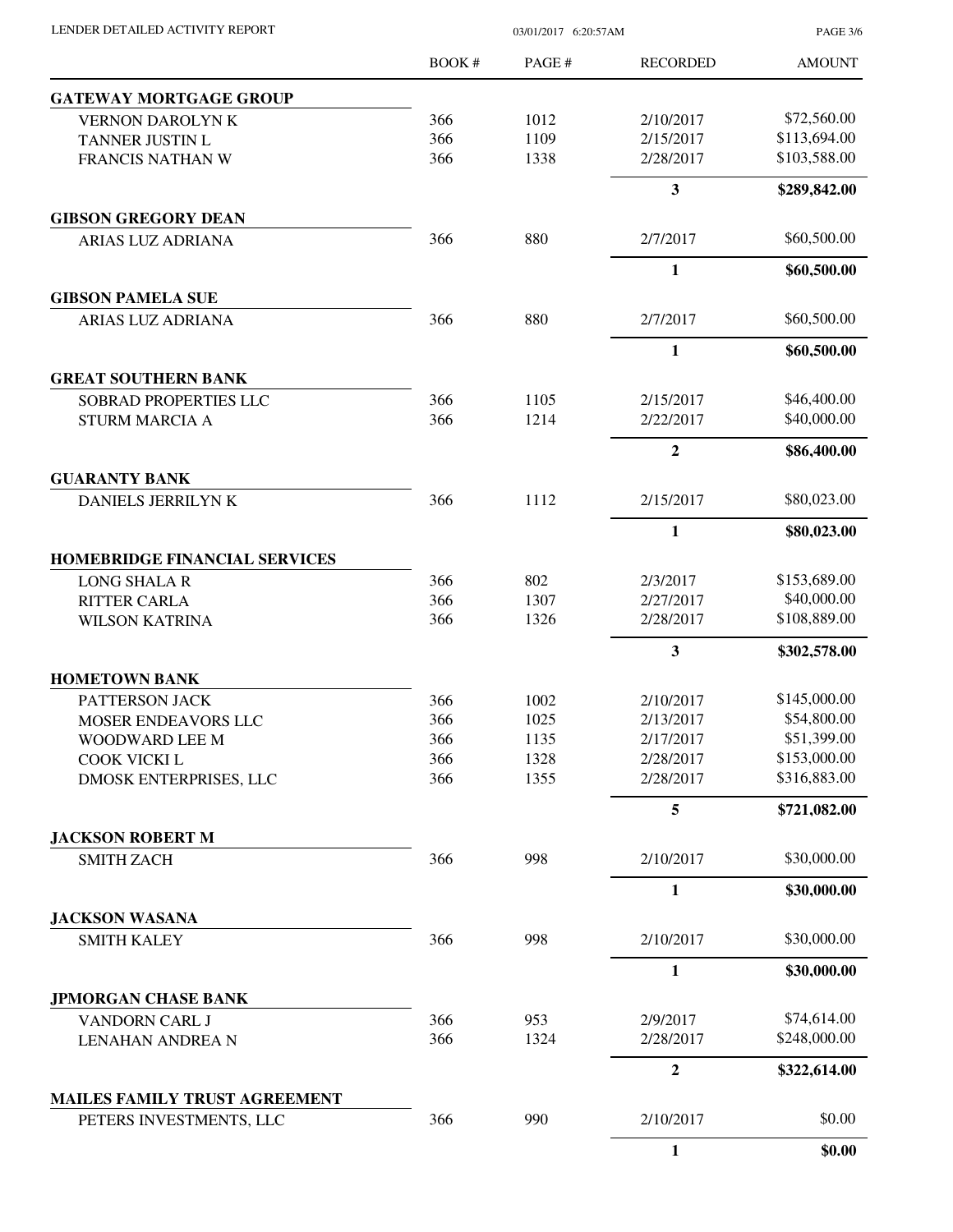| LENDER DETAILED ACTIVITY REPORT            |       | 03/01/2017 6:20:57AM |                 |               |  |
|--------------------------------------------|-------|----------------------|-----------------|---------------|--|
|                                            | BOOK# | PAGE#                | <b>RECORDED</b> | <b>AMOUNT</b> |  |
| <b>MID-MISSOURI BANK</b>                   |       |                      |                 |               |  |
| <b>DAMERON JULIE A</b>                     | 366   | 1244                 | 2/23/2017       | \$260,000.00  |  |
|                                            |       |                      | $\mathbf{1}$    | \$260,000.00  |  |
| <b>MISSOURI MORTGAGE SERVICES</b>          |       |                      |                 |               |  |
| <b>MCLEMORE SHELBY</b>                     | 366   | 851                  | 2/6/2017        | \$96,969.00   |  |
|                                            |       |                      | $\mathbf{1}$    | \$96,969.00   |  |
| <b>MORGAN SHARON</b>                       |       |                      |                 |               |  |
| <b>TEITLER BRADLEY</b>                     | 366   | 929                  | 2/8/2017        | \$5,000.00    |  |
|                                            |       |                      | 1               | \$5,000.00    |  |
| NEW DAY FINANCIAL                          |       |                      |                 |               |  |
| <b>SALTE MONICA SUE</b>                    | 366   | 1335                 | 2/28/2017       | \$98,000.00   |  |
|                                            |       |                      | $\mathbf{1}$    | \$98,000.00   |  |
| <b>NUNN MAX</b><br>PERCIVAL NICOLE P       | 366   | 1229                 | 2/22/2017       | \$60,000.00   |  |
|                                            |       |                      |                 |               |  |
|                                            |       |                      | 1               | \$60,000.00   |  |
| <b>NUNN SHARON</b><br>PERCIVAL ADAM M      | 366   | 1229                 | 2/22/2017       | \$60,000.00   |  |
|                                            |       |                      | $\mathbf{1}$    | \$60,000.00   |  |
| <b>OAKES JACK</b>                          |       |                      |                 |               |  |
| <b>ALLGOOD LARRY</b>                       | 366   | 1159                 | 2/17/2017       | \$95,000.00   |  |
|                                            |       |                      | $\mathbf{1}$    | \$95,000.00   |  |
| PEOPLES BANK                               |       |                      |                 |               |  |
| <b>BURKHART TANYA</b>                      | 366   | 742                  | 2/1/2017        | \$112,500.00  |  |
| PITCHER ERIC                               | 366   | 886                  | 2/7/2017        | \$265,200.00  |  |
| PITCHER ERIC                               | 366   | 887                  | 2/7/2017        | \$12,000.00   |  |
| <b>TURLEY BOBBY W</b>                      | 366   | 924                  | 2/8/2017        | \$7,500.00    |  |
| <b>BURKHART TANYA</b>                      | 366   | 925                  | 2/8/2017        | \$112,500.00  |  |
| <b>BISHOP KATLYNN J</b>                    | 366   | 1007                 | 2/10/2017       | \$48,450.00   |  |
| <b>BEALE RHONDA K</b>                      | 366   | 1035                 | 2/13/2017       | \$155,000.00  |  |
| <b>JDW MANAGEMENT LLC</b>                  | 366   | 1061                 | 2/14/2017       | \$40,000.00   |  |
| <b>KELLY THOMAS J</b>                      | 366   | 1197                 | 2/21/2017       | \$34,965.98   |  |
| <b>BLAKE BARBARA</b>                       | 366   | 1212                 | 2/22/2017       | \$123,000.00  |  |
| <b>STARR KIMBERLY</b>                      | 366   | 1305                 | 2/27/2017       | \$30,000.00   |  |
|                                            |       |                      | 11              | \$941,115.98  |  |
| <b>PINNACLE BANK</b>                       |       |                      |                 |               |  |
| <b>HART AMY N</b>                          | 366   | 859                  | 2/6/2017        | \$395,200.00  |  |
|                                            |       |                      | $\mathbf{1}$    | \$395,200.00  |  |
| PREMIER HOME MORTGAGE<br><b>DOAN TAMMY</b> | 366   | 739                  | 2/1/2017        | \$87,289.00   |  |
|                                            |       |                      | 1               | \$87,289.00   |  |
| PREMIER HOME MORTGAGE INC                  |       |                      |                 |               |  |
| KING JEFFREY A                             | 366   | 1126                 | 2/16/2017       | \$98,500.00   |  |
|                                            |       |                      | $\mathbf{1}$    | \$98,500.00   |  |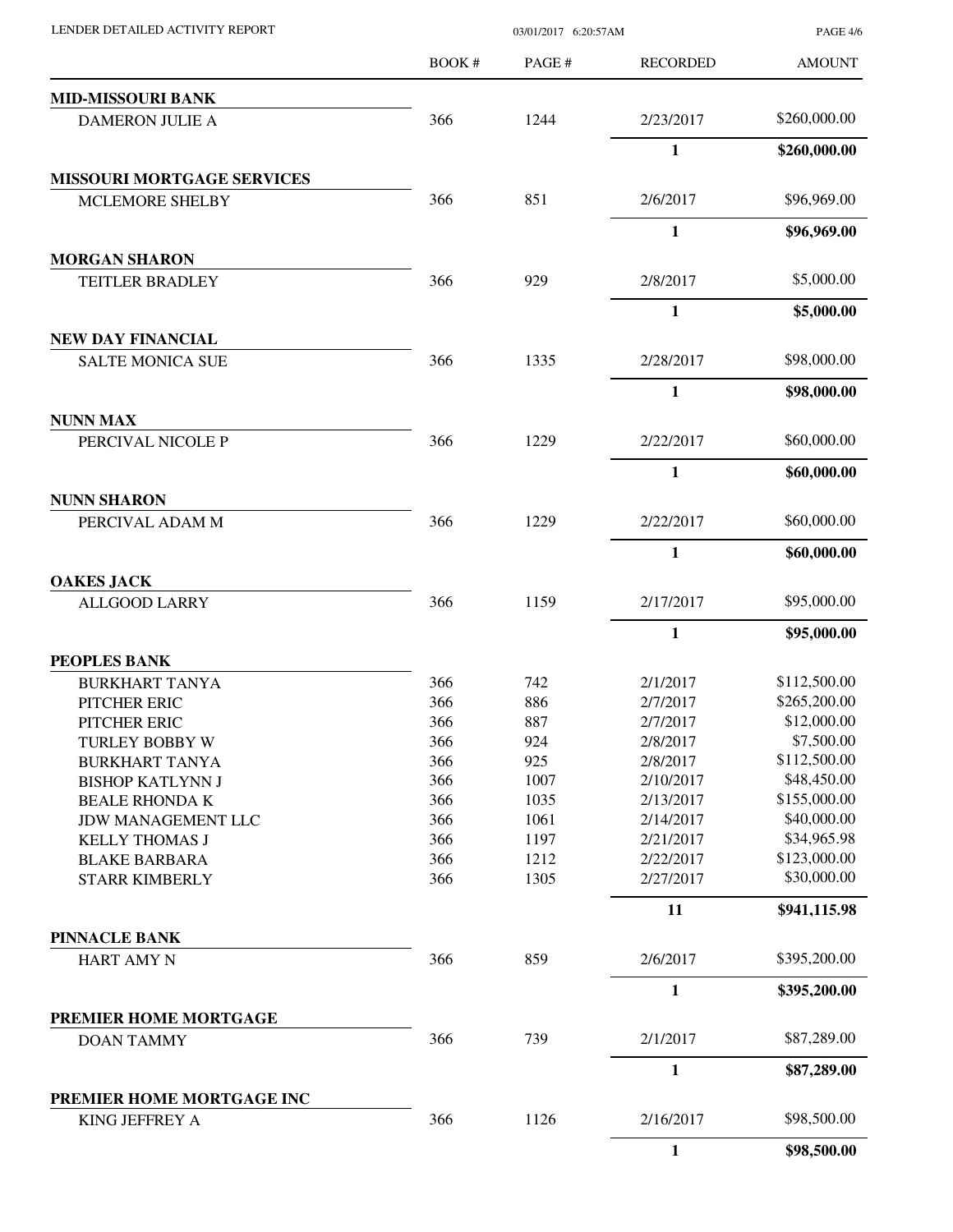PAGE 5/6

|                                                      | <b>BOOK#</b> | PAGE# | <b>RECORDED</b>        | <b>AMOUNT</b>  |
|------------------------------------------------------|--------------|-------|------------------------|----------------|
| <b>QUICKEN LOANS</b>                                 |              |       |                        |                |
| <b>SWAIN ANDREA M</b>                                | 366          | 847   | 2/6/2017               | \$332,500.00   |
| <b>GREER MARVIN T</b>                                | 366          | 938   | 2/8/2017               | \$81,000.00    |
|                                                      |              |       | $\overline{2}$         | \$413,500.00   |
| <b>RURAL MISSOURI, INC</b>                           |              |       |                        |                |
| <b>WARD LORI L</b>                                   | 366          | 935   | 2/8/2017               | \$180,000.00   |
|                                                      |              |       | 1                      | \$180,000.00   |
| SECURITY BANK AND TRUST COMPANY                      |              |       |                        |                |
| HOUNSCHELL SHEA                                      | 366          | 978   | 2/10/2017              | \$290,000.00   |
| WILHAM PROPERTIES, LLC                               | 366          | 1004  | 2/10/2017              | \$176,630.79   |
| <b>WALKER RENEE A</b>                                | 366          | 1033  | 2/13/2017              | \$763,684.00   |
|                                                      |              |       | 3                      | \$1,230,314.79 |
| <b>SECURITY BANK OF SOUTHWEST MISSOURI</b>           |              |       |                        |                |
| <b>BAKER KRISTI</b>                                  | 366          | 836   | 2/6/2017               | \$100,000.00   |
| <b>EVANS MIRANDA</b>                                 | 366          | 1118  | 2/16/2017              | \$135,812.12   |
|                                                      |              |       | $\overline{2}$         | \$235,812.12   |
| <b>SIMMONS BANK</b>                                  |              |       |                        |                |
| SRB HOLDING COMPANY, LLC                             | 366          | 1269  | 2/24/2017              | \$492,800.00   |
| <b>LANGLAND JILL</b>                                 | 366          | 1272  | 2/27/2017              | \$240,000.00   |
|                                                      |              |       | $\overline{2}$         | \$732,800.00   |
| <b>SMIS MARGARET A TR</b><br>RAINWATER JAMES ROBERT  | 366          | 891   | 2/7/2017               | \$21,000.00    |
|                                                      |              |       |                        |                |
| <b>SOUTHERN BANK</b>                                 |              |       | 1                      | \$21,000.00    |
| MAX & VICKI CARR, LLC                                | 366          | 1264  | 2/24/2017              | \$3,300,000.00 |
|                                                      |              |       |                        |                |
|                                                      |              |       | $\mathbf{1}$           | \$3,300,000.00 |
| SOUTHWEST MISSOURI BANK<br><b>CLARK BEVERLY JEAN</b> | 366          | 841   | 2/6/2017               | \$158,000.00   |
| <b>TODD REBECCA B</b>                                | 366          | 866   | 2/6/2017               | \$165,775.00   |
| <b>HASSOUN NARJES BOU</b>                            | 366          | 884   | 2/7/2017               | \$24,000.00    |
| <b>ANDERSON LORI</b>                                 | 366          | 885   | 2/7/2017               | \$33,000.00    |
| KAUTZ RICHARD E                                      | 366          | 894   | 2/7/2017               | \$101,700.00   |
| PUFAHL BOBBIE L                                      | 366          | 1017  | 2/13/2017              | \$34,000.00    |
| <b>RITZMAN PAULA</b>                                 | 366          | 1080  | 2/14/2017              | \$88,000.00    |
| <b>LARKIN RICKEY D</b>                               | 366          | 1121  | 2/16/2017              | \$40,000.00    |
|                                                      | 366          | 1189  | 2/21/2017              | \$127,500.00   |
| <b>HILL EULA M</b>                                   | 366          | 1253  |                        | \$250,000.00   |
| <b>BOYD ROBIN R</b><br><b>MORGAN LEA S</b>           | 366          | 1315  | 2/24/2017<br>2/27/2017 | \$76,000.00    |
|                                                      |              |       | 11                     | \$1,097,975.00 |
| THE CORNERSTONE BANK                                 |              |       |                        |                |
| <b>VAUGHN SARA</b>                                   | 366          | 759   | 2/2/2017               | \$175,000.00   |
| <b>DUQUETTE CARL</b>                                 | 366          | 1200  | 2/21/2017              | \$85,000.00    |
|                                                      |              |       | $\overline{2}$         | \$260,000.00   |
| THE FIRST NATIONAL BANK OF VINITA, GROVE BRANCH      |              |       |                        |                |
| <b>MANTLE LINDY J</b>                                | 366          | 1205  | 2/21/2017              | \$17,000.00    |
|                                                      |              |       | $\mathbf{1}$           | \$17,000.00    |